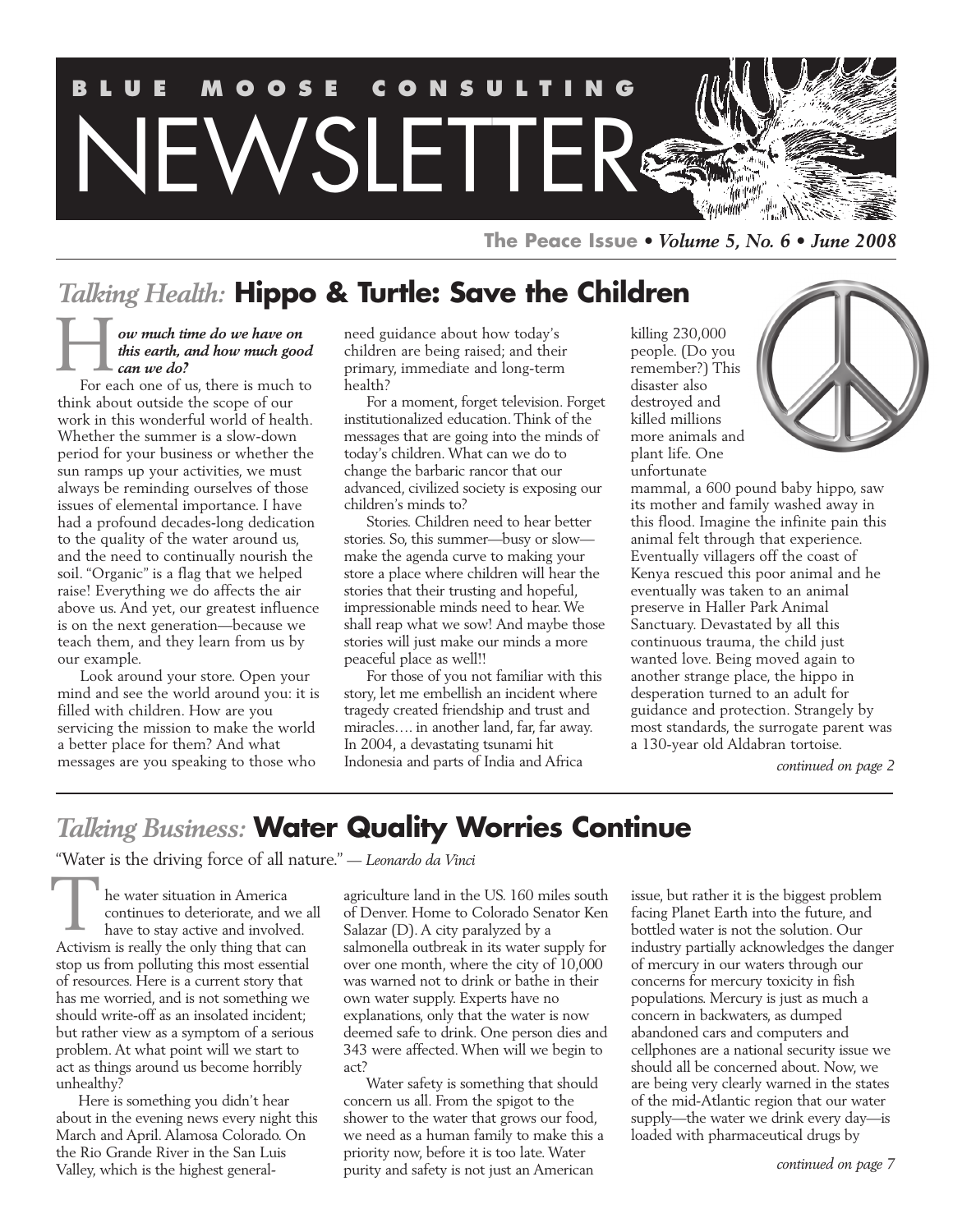#### **Hippo & Turtle**

*continued from page 1*

Imagine the scene as the turtle hunkers into his shell to avoid the onslaught of the monstrous hippopotamus. After a day of hiding, the turtle looked out of his shell and asked, "What do you want? Go away!" The hippo cried despondently: "I have lost my mother and family and want someone to love me." The turtle had seen much in his life and was wise: he knew he must respond to the task, and so became a parent.

Stories like this happen every day, and too often go unnoticed. This story took flight. First the local people were amazed, then it became a regional story, and then a national story; then CNN and NBC caught wind. The

animals were named—Owen and Mzee and specialists were called in to examine them. What joined these two species, after

#### **Herb Pharm June Herbal Tele-Training Series**



FEATURING: Flexible Joint Compound Turmeric liquid extract Ginger liquid extract Sugar Metabolism Compound

TRAINING DATE: June 19th, 12:00 pm or 7:00 pm

naturalproductsassoc.org/certifiednatural.

all: one was a mammal and the other a reptile? Why did the hippo turn to another male, and what led the tortoise to respond? Soon, it became apparent that the two animals developed a language of their own, which raised interest even higher. They play together, and speak through unique sounds and gentle nods and motions. The hippo became very protective of the tortoise, and stayed

> close by—the slow moving tortoise shadowed by his mammoth friend. Amazing.

Somewhere along this story, Debra Claire and the team at **Perfect Organics** were sourcing organic materials and formulating

100% Arctic Cod Liver Oil

8 Fluid Ounces • 237 Milliliters

products for their next line of bodycare products. As this baby care line was being born, the inspiration from the

story of Owen and Mzee leapt out at them. What a beautiful modern parable. Compassion and support, even for "the other", during times of trial and stress. Species looking out for each other. The need for the male to exhibit motherly virtues. Trust and understanding and the need for communication so that all may survive. The new

#### **Marketing Ideas Counter Top Sales**

People on the go in the summer need a prompt for their fast pace.

Give them something to consider as they are waiting in line or their sale is being rung: Consider new counter-top displays for

- new sales and a new look up front.
- Nordic Naturals 16 & 18 bottle displays
- Herb Pharm super-selling 6-paks
- Bluebonnet's new "Condition Specific" 15 bottle counter displays
- Aloe Life Leg Gel
- Olbas nasal inhalers and new sugar-free lozenges
- UMAC-Core 7-day samplers
- Newton Homeopathic Detox displays

#### product line had found its name, *Hippo & Turtle.*

This month, Perfect Organics will launch its long-awaited certified

organic babycare line. The world of organic body care has had its own tsunami in the last few years. Organic is the latest trend, and rightfully so, given the realities of stupidly harmful ingredients people willingly put on their skin these days, and their children's. As with any boom, quality organic materials are hard to come by now, but there are more people selling organic raw materials than there actually is supply. Perfect Organics has the highest integrity in the natural bodycare business, and they had the longest search before finding the perfect combinations, and materials. Hippo & Turtle was a homage, and so it had to be perfect!

The skin of the child. The immune system in the skin. The healing power of touch. We all understand the importance of

healthful skin care products for children, but what do we do to influence and assist parents in their decisions on what to use for their children? Organic babycare products and clothing should be primary gifts people give parents. Health trumps plastic toys made in slave-labor conditions in China with lead-based paints every day! Make the world a better place. Entice with a beautiful and inviting child health skin care section. Use the story of Owen and Mzee: it is there for your support. Perfect Organics also has a line of organic t-shirts, rib cotton tanks, and onesies for infants and toddlers. Organic clothing for

*continued on page 6*



confusion."



**Another Reason to Join the Natural Products Association.** New Natural Standard and Natural Seal Unveiled…As the demand for "natural" personal care products such as lotions, balms and shampoos continues to soar, manufacturers are responding with a host of new products. Some are natural, some aren't and research demonstrates that the vast majority of consumers are confused. To end this confusion the Natural Products Association has developed a new certification program that defines "natural" and includes an easily-identified seal. Shoppers can expect the seal to begin appearing on certified personal care products in the coming months.

"People want natural products because they are good for them and good for our environment," said Debra Short, president of the Natural Products Association. "But anyone could claim their product was 'natural,' even if it had 100 percent synthetic or petroleum-based. That wasn't fair to consumers or to companies who make truly natural products, and this seal will help end all that

To learn more about the Natural Standard and Natural Seal program, visit www.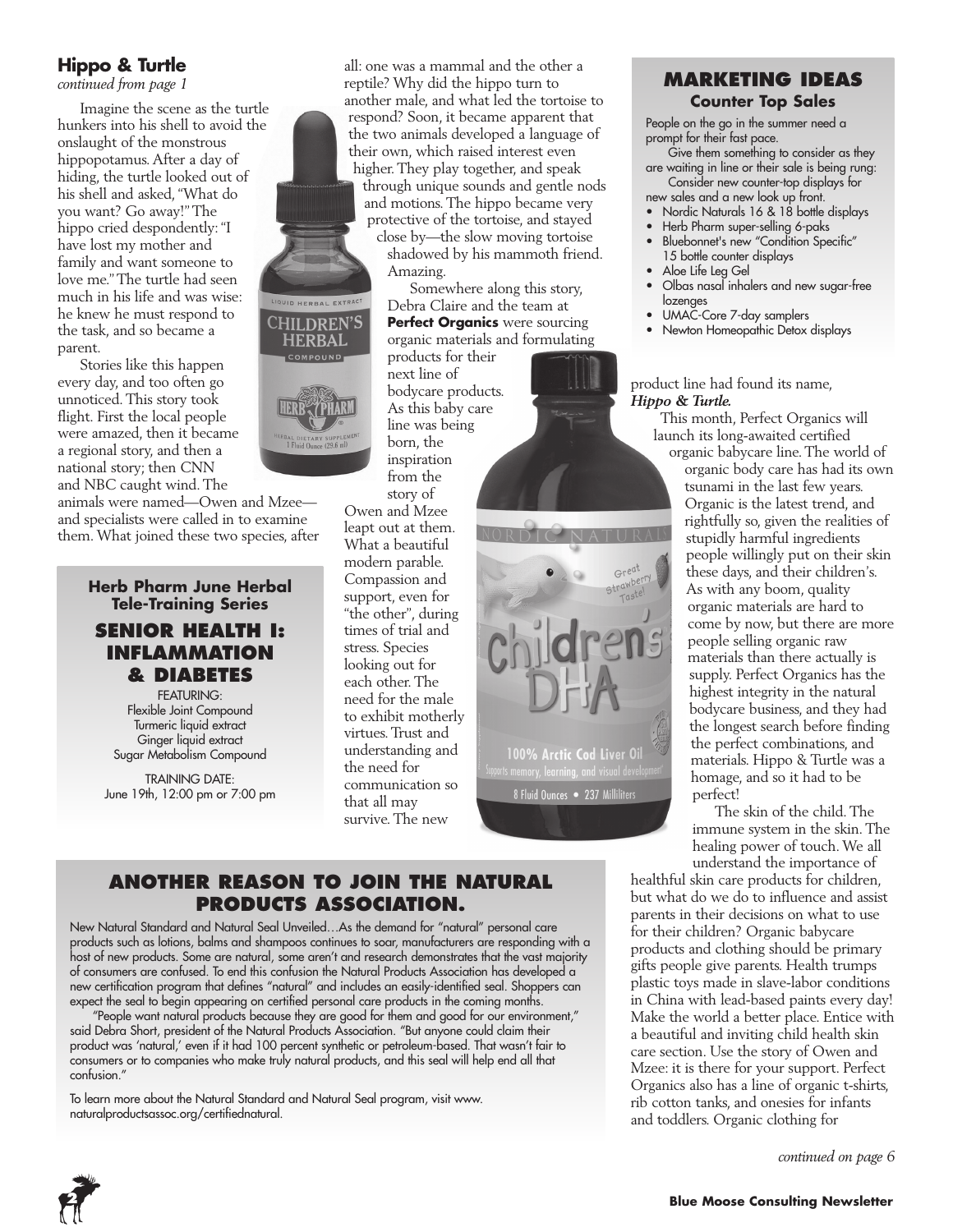

**June Sales Promotions 20% OFF** minimum 3 each per SKU Chinese Ginseng Eleuthero Exract & Glycerite Holy Basil

> Eleuthero: Traditional Use: Enhances Physical & Mental Energy & Stamina.\*

Plant Part Extracted: Dried root

Herb Pharm's Eleuthero extract is prepared from the roots of Eleutherococcus senticosus shrubs, Custom Wildcrafted™ in their wild native habitat. This extract is made according to the original Russian Pharmacopoeia formula for Eleuthero Extract, but Herb Pharm's is 2x stronger than the official pharmacopoeia strength, and is never fumigated or irradiated.

Not represented by BMC in NJ Not represented by BMC in NJ, SC

**ELEUTHERO** 

## NORDIC NATURALS

Pure and Great Tasting Omega Oils

## *Bring Fresh Energy and Brisk Sales this Summer*

Nordic Displays are easy sells for the best Omega-3 fish oils in the world

18 Bottle Counter Display 16 Bottle Counter Display *Nordic Berries* Display 40/48 Bottle Floor Display

*fill your high traffic areas with products that everyone is taking!*

### **New Product Reminders:**

Arctic Cod Liver Oil - Spiced Apple 8 oz Ultimate Omega + CoQ10 - 60 ct Ultimate Omega D3 - 60 caps Omega 3D 8 oz liquid Arctic Cod Liver Oil - Strawberry 16 oz Ultimate Omega 500 - 90 caps \* easier to swallow, smaller caps of this best-seller \* strawberry flavored

#### *Ask your BMC rep today for a deal on the Nordic Naturals Pet Products!*

Not represented by BMC in NJ, SC and parts of PA Not represented by BMC in NC, SC, WV

# Bluebonnet

**Great Summer T-Shirt Promotion**

Bluebonnet's 2008 limited edition t-shirt is based on the famous quote by Cicero, legendary philosopher and statesman of the Roman Republic, resonating our shared philosophy: *"Salus Populi Suprema Lex Esto,"* meaning *"Let the Health of the People Be the Supreme Law of the Land."* Place orders May 19th - June 27th, and, for every \$395 worth of product ordered, you'll get one (1) t-shirt! Limit 4 per order.

#### **Great New Promo materials** Slice-of- Life Customized Displays

Maximize profits by featuring Bluebonnet's top-selling products on any one of ten (10) different condition-specific displays. Two sizes

**\* Save 20% on a 48-unit Floor Display** Mix and Match up to 4 products – 12 each **\* Save 18% on a 15-unit Counter Display** Mix and match up to 3 products  $-5$  each

**Displays**:

*Choose from the following condition-specific display headers:* Women's Health, Men's Health, Stress Management, Beauty Health, Eye Health, Brain Health, Weight Management, Bone & Joint Health, Heart Health, and General Health & Wellness.

## NEWTON homeopathics

Always safe, always effective.

#### **June Monthly Sales Promotion 20% Discount 6+ per SKU**

#### OTC Formulas, liquid and pellets

N047 Feminine Itching N058 Food Additives N053 Parasites N036 Warts

N221 Jet Lag, Spray

Newton for Pets

P013 Eye Irritation, Pet

Nothing but Natural for Kids

F098 Vaccination Relief, Kid

**Plan now:** Newton Homeopathic will be offering a **store training seminar** this Fall in northern Virginia Ask your BMC rep for details, and how to attend. Complete training for your staff; and free product to attend.



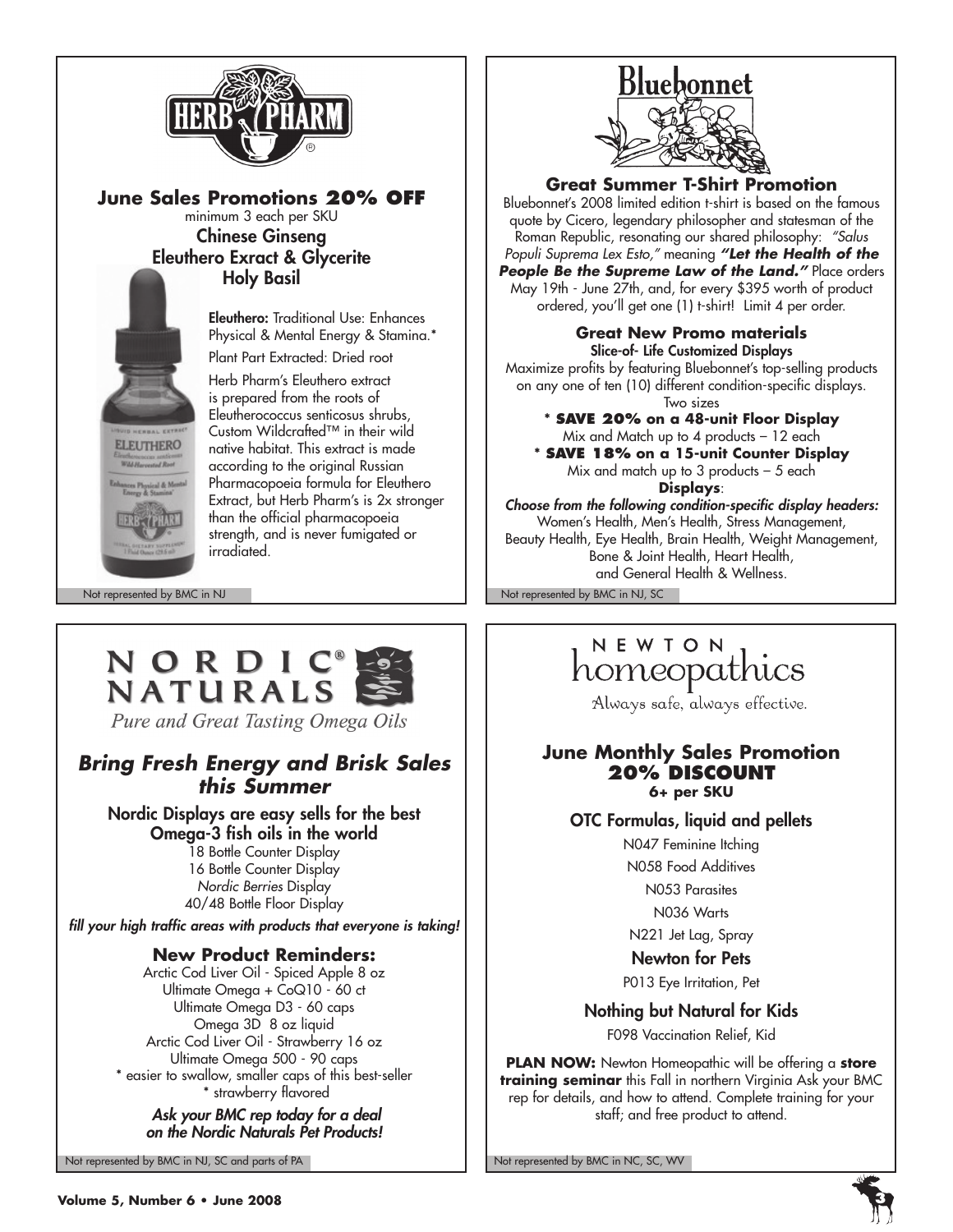

#### **Marine Phytoplankton** *the Earth's original green food*

the green plants of the ocean finally available in a form for human consumption

#### *Supports Cellular Health, Energy & Vitality!*

The micronutrients and electrolytes in phytoplankton are exactly what our cells need to carry out their metabolism.

Available in vegetarian capsules, glycerin-based liquid and 7-day trial packets



*from the Makers of the # 1 Selling Silver Hydrosol in America*

## **The World's First Homeopathic Silver First Aid Gel**

*No other first aid gel has such a broad spectrum of applications*

Reduces Topical Pain

Calms Skin Inflammation

Fights Skin Infection

Promotes Healing of the Skin

Homeopathic Silver in the form of Argentum metallicum 10x, 20x, 30x

#### *Sovereign Silver is #1 in SPINS data 5 SKUs are all best-sellers; 4 years running*

The unprecedented quality (over 34 times more effective than other silvers) of Sovereign Silver is what has made it #1

Not represented by BMC in NC, SC, NJ, eastern PA



**Summer skin problems??** *Recommend….*

#### **Dr. Ohhira's Probiotic Kampuku Soap**

- Beauty soap with natural plant extracts and herbs
- Leaves your skin supple, radiant and youthful
	- Serves as a natural moisturizer and deodorant.
		- Ideal for dry or oily skin

Apricot, Wild Vine, Chinese Matrimony, Mulberry, Sea Tangle, Chinese Cabbage, Oleaster, Plum,

Wild Strawberry, Loquat, Mugwort, Brown Seaweed, Shiitake Mushroom, Chinese Bayberry, Probiotic Extract with E. Faecalis TH10 LAB. Ingredients in Lactic Acid Bacteria (Probiotics) Extract.

Extract is comprised of natural, wild growing plants hand-harvested from the vast mountain region of the Chugoku district of Japan, seaweed from Japan's ocean and mountain spring water. Raw ingredients are carefully blended, naturally fermented and matured for up to five years. Formulated by award-winning microbiologist Iichiroh Ohhira, Ph.D.

Ancient Sun®

Ancient Sun Nutrition, Inc. *InnovativeWhole Food Nutrition Solutions*

#### Excitement in the world of Blue Green Algae *Returning Soon:* **Blue Manna**™

Blue Manna™ is a proprietary extract of the blue-green algae known as AFA (Aphanizomenon flos-aquae) containing significant concentrations of Phycocyanin and PEA (Phenylethylamine).

What's so special about the blue??

**Phycocyanin** contains bioactive components that promote healthy joints and tissues and has also been shown to have

potent antioxidant properties. **PEA** (phenylethylamine) is an endogenous brain compound found naturally in only two foods: chocolate and AFA algae. When taken consistently, PEA enhances concentration, attention, and creates a

feeling of joy or well-being. **Blue Manna**™ *promotes\*:*

- Greater mental energy, attention, memory, and focus.
- Emotional and mental balance. • Healthy joints and tissues.

*Place your pre-orders today!!* these statements have not been reviewed by the FDA



Certification on our *Amazonia Preciosa* line of hair and skin care. Because of misuse of the words 'natural and organic,' Surya offers the highest recognized standard for certification in the world, EcoCert.

Ecocert is an organic certification body, originating in<br>France in 1978. This international certification program has<br>evolved to become one of the most respected standards a<br>product can achieve. With offices in 80 countrie is accredited by many conventional government-regulating bodies including: USDA and NOP in North America. The Ecocert verification process includes authentication of raw material samples, observation onsite of manufacturing practices and facilities, and requires ongoing Ecocert review to maintain certification.

In personal care, Ecocert's criteria are that a product<br>must contain a minimum of 10% organic ingredients in<br>its composition, and that 95% of the plant ingredients<br>must be organically grown. Candidates are also reviewed *in terms of their impact on the planet in the areas of environmental practices, labor practices, label composition and packaging.*

Look for more new Ecocert hair care, and men's personal care products soon!

*Surya: selling certified-organic quality products!!*

www.ecocert.com/?lang=en



Wild Boar/Nylon Collection

100% Wild Boar Collection

Professional Styler collection

Professional Thermal Styler

Professional Styler – 100% Natural Bristle

Not represented by BMC in NC, NJ, PA

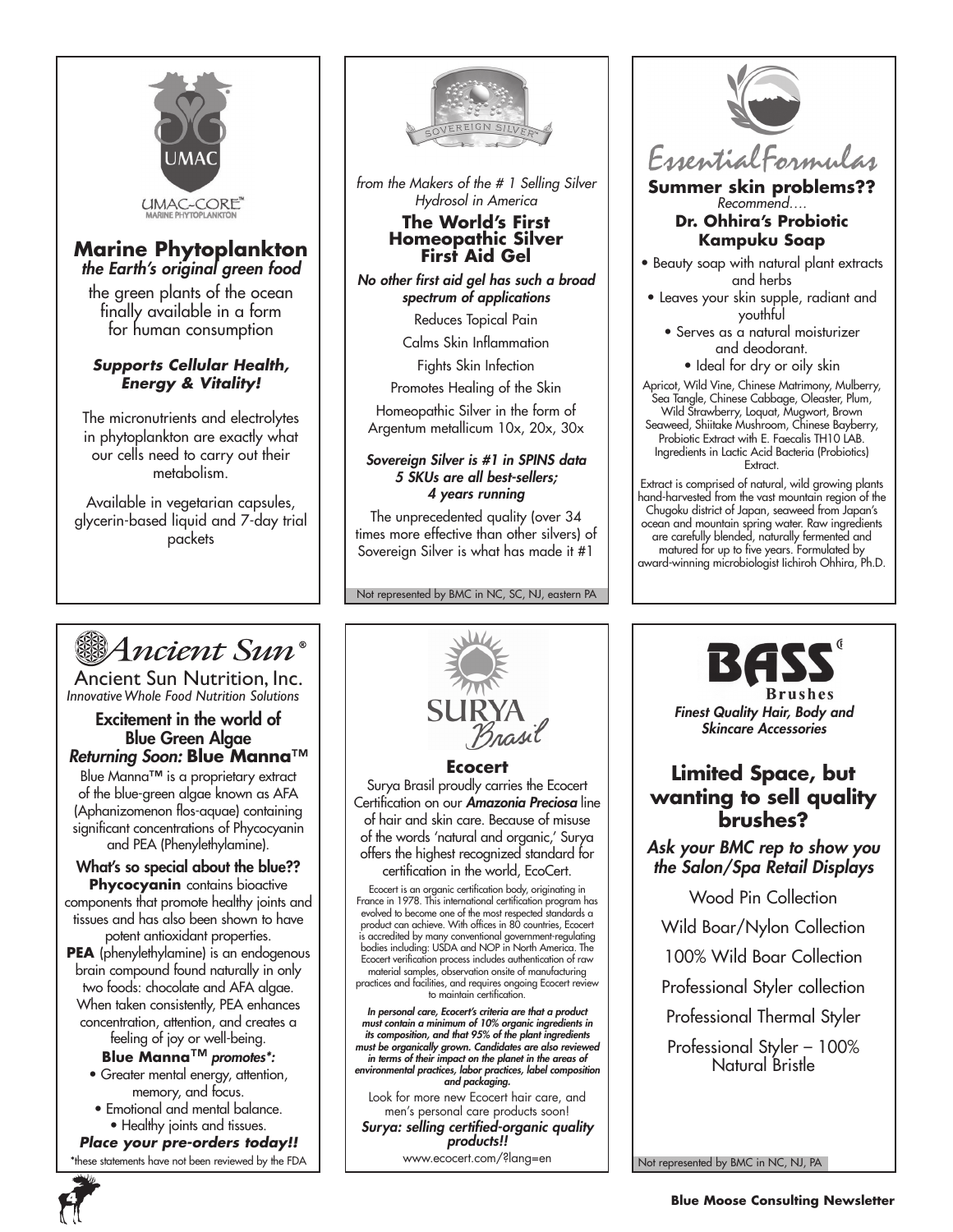

#### *June Promotion* **Men's Health Month\***

ProstaCare® , VigorCare® , UriCare®, Ashwagandha, Guggul

Buy 15+ receive 7% off Formulations 3% off Pure Herbs

Buy 25+ receive 15% off Formulations 5% off Pure Herbs

Buy 50+ receive 25% off Formulations 10% off Pure Herbs

#### **Soliga Forest Honey**

• Every bottle bought builds a better life for the Soliga Tribe as Himalaya pays 25% above market value for their honey.

• Never Pasteurized

• Not force-filtered

• Certified USDA Organic

• 7x more antioxidants and 3x more bioflavonoids than wildflower honey

• www.soligahoney.com

Not represented by BMC in PA, NJ *\*Discounts not applicable to Soliga Forest Honey, Chyavanprash Jam or Koflet Lozenges*



**Health Education & Health Products & Aloe** 

*Think Summer your customers will thank you!!!*

*New Product:* **Bug Beware**

*Opening Bug Beware deal*  **10% off open stock.**

*Beautiful Counter Display (12)*  **20% off Opening Deal only!** 

100% Natural and Non-toxic; Great for Kids, Adults & Pets! Field tested in Alaska for effectiveness. Enjoy outdoors again! Herbal blend including Whole Leaf Aloe Vera, Nepeta cataria, Rosmarinus officinalis…..no water added.

#### **Promote health and regularity for travelers**

Suggest a *Health Travel Kit* that includes: Aloe Gold tabs (30) Fiber Mate Tabs (110) Ultimate Skin Gel (4 & 1oz) and Daily Greens Packets (12 servings.)

## **MushroomScience**®

#### *Top 5 reasons to carry Mushroom Science*

1. Miracle Zzz™ the famed Wu Ling mushroom for sleep and adrenals

2. Coriolus Mushrooms "Super strength," and Coriolus PSP

3. Reishi Gano 161™ the strongest, most validated reishi on the market

4. "5 Mushroom Formula" The Only Mushroom Combination Formula Made From 100% Hot Water Extracts for 5 mushrooms: MaitakeGold 404, Agaricus blazei, Coriolus versicolor, Shiitake, Reishi.

5. Mushrooms that people are now looking for: Chaga, Agaricus blazei, Lion's Mane

*June Intro Promo* **Order all 8 of these mushroom products (3 ea) and get 25% off** Opening orders, this month only

## **HAMPSTEAD TEA LONDON**

#### *The finest tea in the world*

Certified Organic, Certified Fairtrade, Demeter Biodynamic

Introducing 4 new teas Organic Fairtrade Assam Organic Fairtrade Black Saffron Organic Fairtrade Green Jasmine Organic Fairtrade Lime Green

*"If Darjeeling is the champagne of teas, Makaibari is the Krug or Henri Giraud"*

Best of Asia, 2008

Our Annual Guide to the Finest, *Time Magazine (*Asian edition)

#### **Three finalists in the World Tea Expo, 2008** *winners announced June 1*

Earl Grey Ginger Green Lemon Valerian

**LIFE SOURCE** B A S I C S

#### *Because our immune system can always use support*

Life Source Basics WGP 3,6 beta glucan activates immune system cells to more quickly identify and fight foreign challenges.

For Adults and children.

WGP is patented, GRAS-approved, Kosher, non-allergenic and GMO-free.

WGP 3-6 is a patented ingredient that contains beta 1,3/1,6 glucan, a complex carbohydrate purified from *Saccharomyces cerevisiae* (Baker's yeast) that has been widely recognized since the 1960s as an immune enhancer.

WGP 3-6 works with the body's first line of defense that consists primarily of key immune cells (monocytes/macrophages, neutrophils and natural killer cells) that circulate throughout the body and identify and destroy foreign intruders.

## **PERFECT® ORGANICS Summer Organic T-Shirt Sale 10% off** in 3 ea per SKU

*June Promotion provides a great new marketing opportunity*

Everyone is looking for sweatshopfree, 100% certified organic cotton t-shirts, and they don't know where to go!!?? Answer this growing market by being your neighborhood source of healthy clothes!!

**Styles:** Organic II, Earth Water, Can You Feel My Chi, Green is the new Black, to Green (or not to Green); ORGANIC, Peace In, Kharma, Carbon

**Neutral And the new Hippo & Turtle**  Onesies, Infant and Toddler clothing Adult Sizes: (Women's Shirt: S or L; Men's Shirt: M or L)

for children's organic clothing, see www.hippoandturtle.com

For Perfectly Organic Baby Care, Hippo & Turtle is here this June

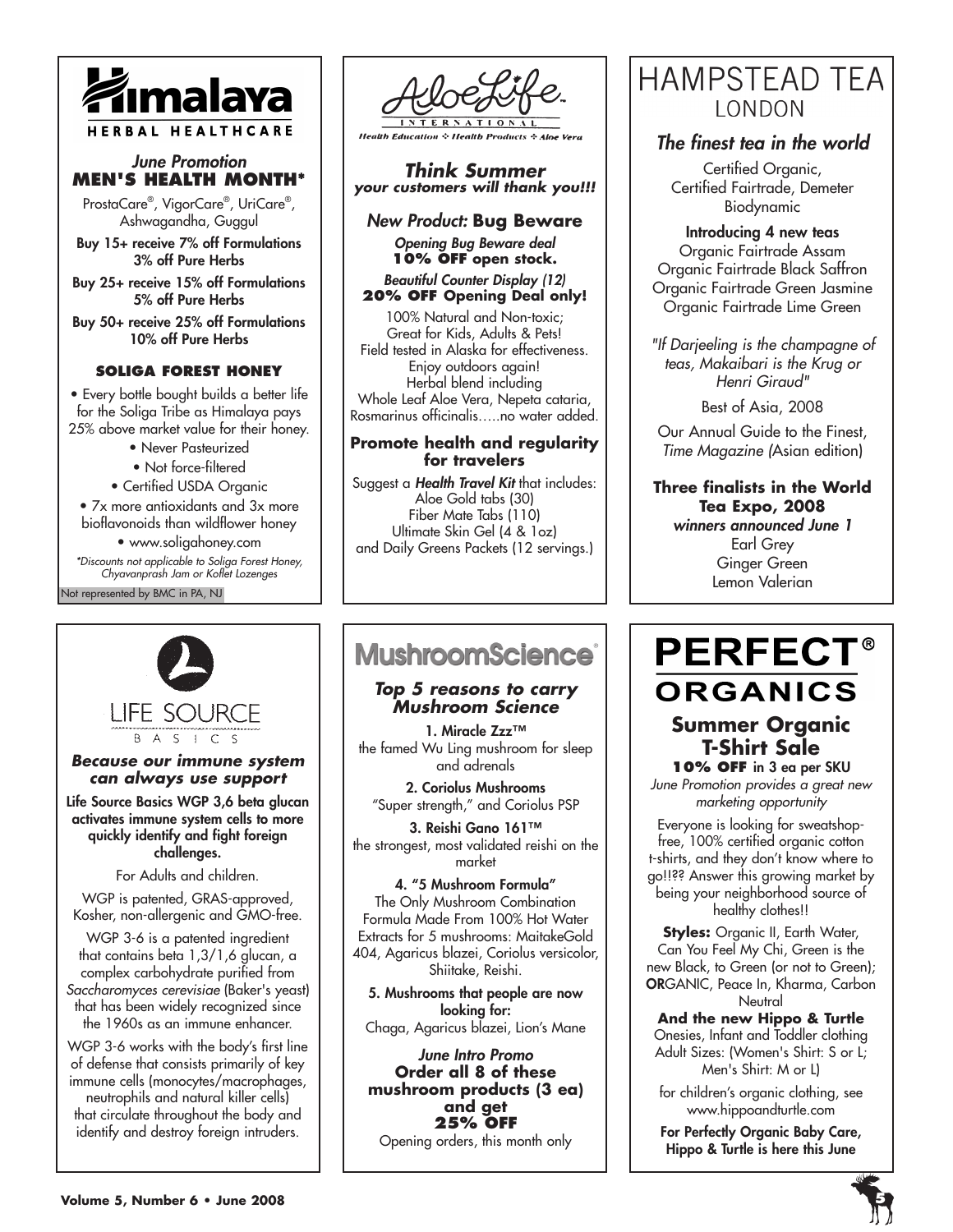#### **Hippo & Turtle**

*continued from page 2*

children. Where can your community find treasures like this except in your store?

Hippo & Turtle will offer a baby care line that includes a Baby Oil, a Bum Balm, a Head-to-Toe Wash and an Every Body Lotion, and an All-Over Gel. The ingredients are impeccable and organic: perfect organics. If this launch is anything like the hugely successful launch of the organic and vegan *Lip & Cheek Shimmers*, this initial run will sell out fast. So move with haste to pre-order this exquisite line now. The story has been told, now you must determine what you are gonna do about it!

And to add to your growing Baby and Child Health Care section, let's not forget the essential *New Mama*®  *Tush Soothing Bath* and *Tush Soothing Mist* from **Well-in-Hand**, and the Infant to Toddler Bath Toys and Scrubber from **Bass Brushes**.

Give parents healthy choices for all their health care needs. Start with an endcap to speak loudly that your store is committed to children's health.

**Herb Pharm**: Children's Echinacea, Children's Herbal Compound, Children's



## *The best news of any newsletter…*

Everyone, Fill out a quick online-survey, and get a free bottle of the hottest natural antioxidant on the market today: Astaxanthin

**Quick, http://www.nutrexhawaii.com/survey.html**

#### **Nutrex Hawaii M.D. Formulas™**  *Made with Aloha!*

**JointAstin**™ your best vegetarian option

> **CardioAstin**™ perfect one-a-day

**BioAstin Supreme**™ 6 mg of astaxanthin *and perfect for summer* **DermaAstin**™ in the sun? astaxanthin

Winter Health Compound (good yearround for respiratory options);

**Nordic Naturals**: Nordic Berries, Children's DHA in liquid and caps, and Omega 3, 6, 9, Jr. for teens.

**Himalaya USA**: ImmunoCare® Jr. and MindCare® Jr.

**Life Source Basics**: Children's Chewable WGP 3-6 beta glucans.

Cross-merchandising options: **Aloe Life** Skin Healing Gel and **Sovereign Silver** 2 oz. Spray

Finally, look at what parents are unknowingly doing to their children! Where will they find the support for safer and healthier options if you are not teaching the message? **Newton Homeopathic** has a homeopathic medicine chest that you can provide for many children's health needs with their *Nothing but Natural for Kids OTC formulas*. How natural to provide viable options with these complexes for kids: Allergies, Asthma Rescue, Bangs & Scrapes, Bedwetting, Bowel Discomfort, Chicken Pox & Measles, Constipation, Diarrhea, Earache, Fever Aid, Hypercalm, Sniffles, Teething & Colic, Tummy Upset, Vaccination Relief.

Can you improve your children's section, making it more inviting and



#### **The Best Summer Food** *are you serving up this raw meal replacement?*

It's simple. JUVO is a tasty vegetarian whole grain salad. It is freeze-dried and powdered from vegetables, mushrooms, many kind of whole grains and sea vegetables.

Vegetarian raw foods are alive; uncooked nutrient and enzyme-rich. Just as salad is raw, JUVO vegetarian is raw. JUVO goes perfect with soy milk for a breakfast cereal meal. Enjoy delicious Energy Foods, like fresh freeze-dried JUVO Vegetarian Raw Foods for body cleansing detoxification with Cancer Fighting Foods.

#### **Now with Over 60 Healthful Natural Ingredients!**

JUVO is made with USDA-certified organic, kosher, and NON-GMO ingredients from whole grains, vegetables, sea vegetables, mushrooms, and fruits that are organically-grown to bring you purity and full vitality of nature. JUVO ingredients are freeze-dried to keep nutritive properties and enzyme. It's absolutely free of preservatives, whey, yeast, dairy, artificial flavors, colors, and sweeteners.

Not represented by BMC in Eastern PA, NJ

#### **Opinion Opinion: The Grain**

It would not be presumptuous to blame all the experts, PhDs, economists, planners, politicians and specialists in analyzing the reality that there were no major voicing decrying the situation that led us to this very real international food shortage, but one lesson we should take from this urgent problem is the paramount importance of the grain to our food supply. If we would stop talking + thinking war + profit, and start thinking food needs & people, we would probably see a greater resolution to more problems than even the most sophisticated mind can conjure. This is a long way from the industry's willingness to give up on grains 5+ years ago. Grains: the staples of life. Hug a grain today! Support the farmers worldwide!

educational? Can you train staff and self to be more fluent in these important issues?

Understand the elements of "early health", tell the stories, make your community wiser and they will come to you for support and comfort.

**www.owenandmzee.com www.hippoandturtle.com www.perfectorganics.com** ❂



Olbas Oil originated in Basel, Switzerland over 100 years ago, and continues to be a European and worldwide favorite

*There are nine different Olbas Remedies that each soothe you in a unique way:* 

**Olbas Oil** - The Original Swiss Aromatherapy Massage Oil and Inhalant **Olbas Inhaler** - Penetrating vapors for rapid action

**Olbas Pastilles** - Maximum strenath cough suppressant drops

**Olbas Analgesic Salve** - Pain relieving balm with cough suppressant action

**Olbas Lozenges** - NEW! Black Currant, sugar-free cough suppressant lozenges

**Olbas Herbal Bath** - Soothes & relaxes, tingles & invigorates

**Olbas Cough Syrup** - Herbal bronchial support syrup that supports the immune system

**Olbas Herbal Tea** - Deliciously soothing instant herbal tea

**Olbas Sport Massage Oil** - Vitaminrich massage and skin conditioning oil. A favorite for athletes; for every sports section!

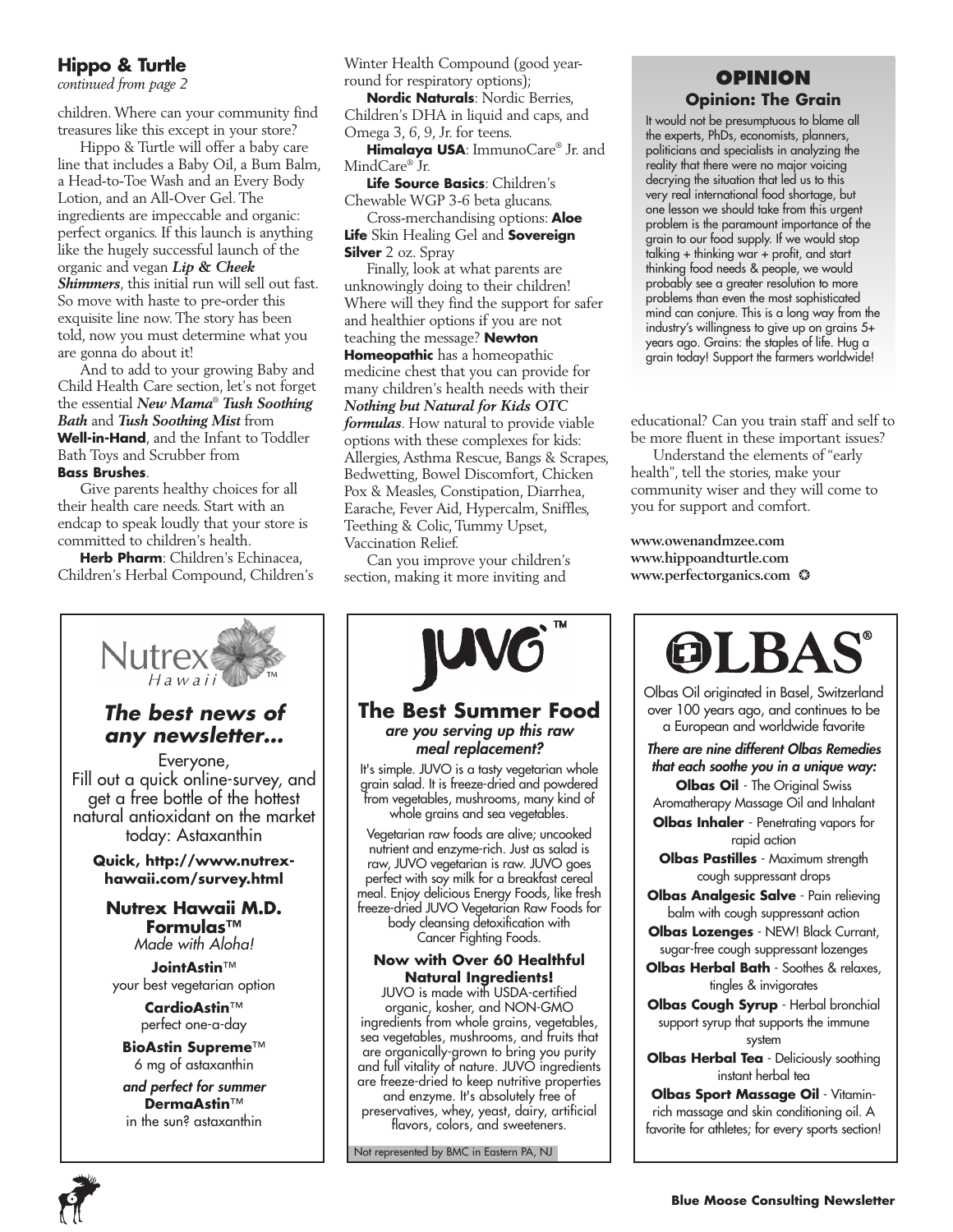#### **Water Quality Worries**

*continued from page 1*

people flushing their unused drugs down the toilet, and other avenues. Think of the dangers to everyone as these drugs interact: an entirely different perspective than that of the people who ask us if our wildcrafted and organic herbs will have contraindications with the drugs we are drugged to taking in the evening television hours!!!

Mercury, drugs, salmonella—what ever happened to good old-fashioned pollutants and the carcinogenic dioxins and PCBs? What is so complex for us to fathom about the importance of healthy water as the basis for all health?

Back to Alamosa. Prepare for a scenario like this: from March 18, 2008 when Colorado Department of Public Health and Environment put Alamosa on a "bottled water only"-restriction to April 11 when the water supply was deemed safe for human consumption again, the city went through three dramatic stages of water pollution control. Stage 1 (Red Alert Notification), which occurred six days after the original outbreaks were reported, allowed for water use only to flush toilets. The entire water system was flushed at levels 25 ppm of chlorine for four days. Then, in Stage 2 (Yellow Alert), people were allowed to use water for uses other than drinking. This was intended to

be a 10 day-period, but was then extended another 7 days. In this period, the water was too chlorinated for use on lawns or plants. Water was distributed by the National Guard and the Red Cross, bringing in water to filling stations. Emergency measures and taxpayer dollars. The question I ask is: what would happen if this happened in your locale? And what is to stop this identical occurrence from being repeated around the world in years to come? Around your store?

Certainly, we have to make a stand on water quality. First, politically. **Clean Water Action** is the best water advocacy

group we have in the United States. Every store should consider joining. (www. cleanwateraction.org). For the environmentalist in the store, it is interesting to note that they do not have offices in Virginia, West Virginia, North or South Carolina. Why not work to sponsor both the organization and staffing of a water-conscious political action group to support your local water quality and water sources? (They have offices in PA, NJ,

#### **"We Are health food people" Rachelle Pecovsky-Bently, BMC representative, DC, MD & Northern VA**



#### **"A Rookie in a Growing Industry"**

My journey into the natural health industry started with food. As a professional athlete and the owner of a personal chef business with a focus on healthy gourmet, I am acutely aware of the importance of diet in regard to overall health and well-being. I have always been fascinated with food and how different foods affect the body and athletic performance. This led me into a study of how to utilize the most powerful foods for optimal well-being and physical performance, while at the same time making each meal taste like an indulgence.

My in-depth study and implementation of a diet based on whole foods led me to the natural progression of an interest in leading a more holistic lifestyle. A great deal of research and self-educating led to a complete overhaul of many of my lifestyle choices, including what type of products I use in my home and on my body, and using natural remedies to combat illness and increase vitality and stamina. As a runningback for the DC Divas, a women's full-contact tackle football team, I have benefited greatly from my newfound information in the natural health industry.

While rebuilding my personal chef business after relocating to the Washington D.C. area, I began working for Blue Moose Consulting part-time. Joining this amazing team was very timely as I was at a point where I was searching for a trusted resource of information in the natural health industry. Teaming up with Michael Hennessey and the BMC staff has provided me with a career that I am falling more in love with every day. I find it a joy to go to work; I truly enjoy having a job that requires me to learn on an ongoing basis. I also value the relationships I have built with the staff members in each of the stores I visit on a regular basis. Working in this industry has improved my life, my health, the health of many people I care about, and my athletic performance. I may be new to the game, but I plan to turn into a seasoned veteran in this exciting industry.



MD, DC so contact them and become involved)

Secondarily, you have the power to push the water issue with the companies you buy from. Make sure that purified water is used in manufacture, demand updated assays on the water that you sell in bottles, and make sure that you are promoting safe water standards as the norm from every manufacturer who delivers to your door. As a travelling man, I am saddened when I go into a health food store and cannot get ample water for my road trips. Some oasis!!!

Support companies that offer water in glass, and water that is tested—and local if possible. Make it profitable for good, ethical water companies to spring up and service your area. (Congratulations to *Eden* and *Mountain Valley* for their work over the years). Beware of big industry buying all the water sources in the USA (see Nestle—http://www.nestle-watersna. com/index.) Scary, isn't it?

Water matters. One reason I am so unrelenting on the quality differences in products is that the water source does influence the quality of the product. **Nutrex Hawaii**™ Spirulina is the best spirulina in the world because, among other things, they start with the best clean water. Ask your BMC rep to explain this. If anyone else were able to produce ocean marine phytoplankton for human consumption, they would not have the pristine water source that **UMAC-Core**™ utilizes for their exciting new product. Marine algaes and plankton may be the best future food sources for our planet, and they require strong, clean water.

**Perfect Organics** makes water use a business decision in the manufacture of their product, something I heartily praise. Their 3-in-1 *Ultimate Body Wash* is a political statement: you do not need water in most bodycare products—it is filler and a waste of an elemental resource. See the Perfect Organic web blog of April 21 {www.perfectorganics.com/simpleblog/) as they talk of a new movie worth seeing: www.waterthemovie.com. Let's behave as if everything matters—water and air and intention.

*continued on page 8*